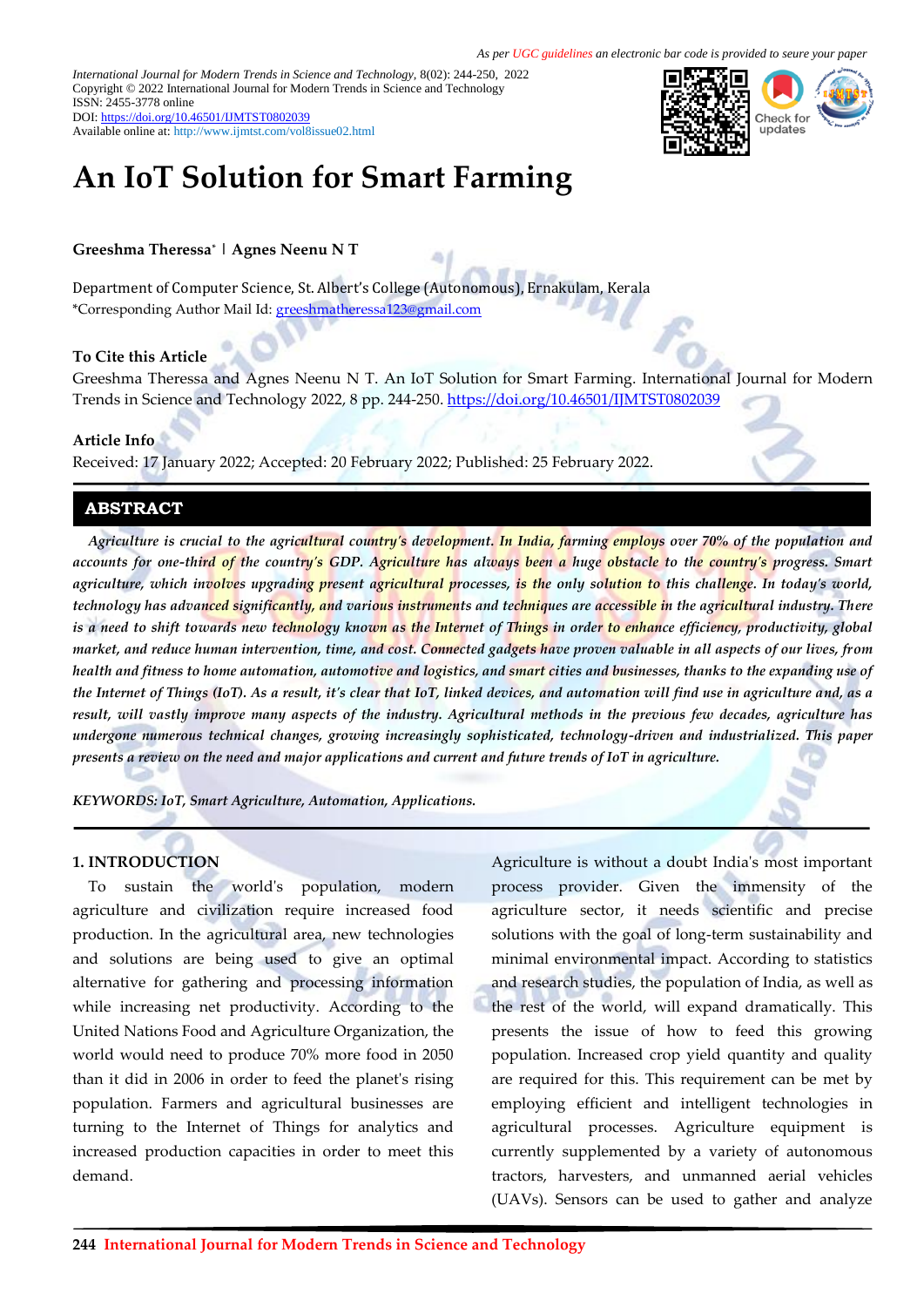data. The Internet of Things (IoT) has recently emerged as a promising technology in a variety of sectors and industries, providing a means to improve a user's perception and abilities by altering the work environment.

There have been four distinct revolutions in agricultural development: 1) the age of traditional agriculture, which was characterized by human and animal power, 2) the age of mechanized agriculture, which was characterized by rumbling sounds, 3) the age of automated agriculture, which was characterized by high-speed development, and 4) the age of smart agriculture, which was characterized by emerging technologies. As a result, smart farming provides a technologically-assisted path to sustainability. The applications of IoT in agriculture attempts to equip farmers with the right tools to help them make better decisions and automate their processes by providing goods, knowledge, and services that improve productivity, quality, and profit.

Because of the integration of different technologies, real-time analytics, machine learning commodity sensors, and embedded systems, the Internet of Things has evolved. Embedded systems, wireless sensor networks, control systems, automation and other traditional sectors all contribute to the IoT's success. This technology is most commonly linked with products related to the concept of the "smart home," which includes equipment and appliances that support one or more common ecosystems and may be controlled by devices associated with that ecosystem, such as smart phones and smart speakers.

### **STRUCTURE OF PAPER**

The paper is organized as follows: In Section 1, the introduction of the paper is provided along with the structure, important terms, objectives and overall description. In Section 2 we discuss related work. In Section 3 we discuss about the concept of internet of things in agriculture. Section 4 tells us about the methodology and the major applications. Section 5 tells us about the future scope and concludes the paper with acknowledgement and references.

#### **OBJECTIVES**

Agriculture is extremely important to India's economy. Agriculture is the primary source of income for more than 58 percent of rural households. Agricultural exports account for 10% of the country's total exports. So, if there are no suitable yields owing to a lack of awareness of the soil nature or timely unavailability of water, the farmer's and even the nation's economy will be wrecked. As a result, the government should take steps to improve irrigation and make it more viable. It is a smart farming system based on IOT (Internet of Things) technology, which has revolutionised every aspect of the average person's life by making everything smart and intelligent.

The aim of this project is to assist farmers in getting live data like soil moisture, water level which helps them to increase overall yield and quality of products.

#### **2. RELATED WORK**

The research review focuses on building devices and solutions that exploit the advantages of a wireless sensor network technique to manage, display, and alert users. Its goal is to use automation and IoT technology to make agriculture smart and modern. It provides a low-cost and effective wireless sensor network technology for acquiring soil moisture and temperature from numerous farm locations and deciding whether or not to permit irrigation based on the needs of the crop controller. It provides a concept for how an automated irrigation system was created to maximize the use of water for agricultural crops. A gateway unit also manages sensor data, and the atmospheric conditions are monitored and managed online via Ethernet IEEE 802.3. It's made for an IoT-based monitoring system to analyze the crop environment and a strategy to increase decision-making efficiency by analyzing harvest statistics. Agricultural applications like seed sowing, sloughing, water irrigation, crop cutting, and other operations were administered using IOT. Various firms in INDIA and around the world have proposed using microcontroller-based controllers for a variety of applications and have developed unique automated systems. (www.smartagriculture.com).

However, in the sphere of agriculture, technology plays an important role in both raising production and lowering manpower. Some of the research efforts are aimed at improving the lives of farmers by providing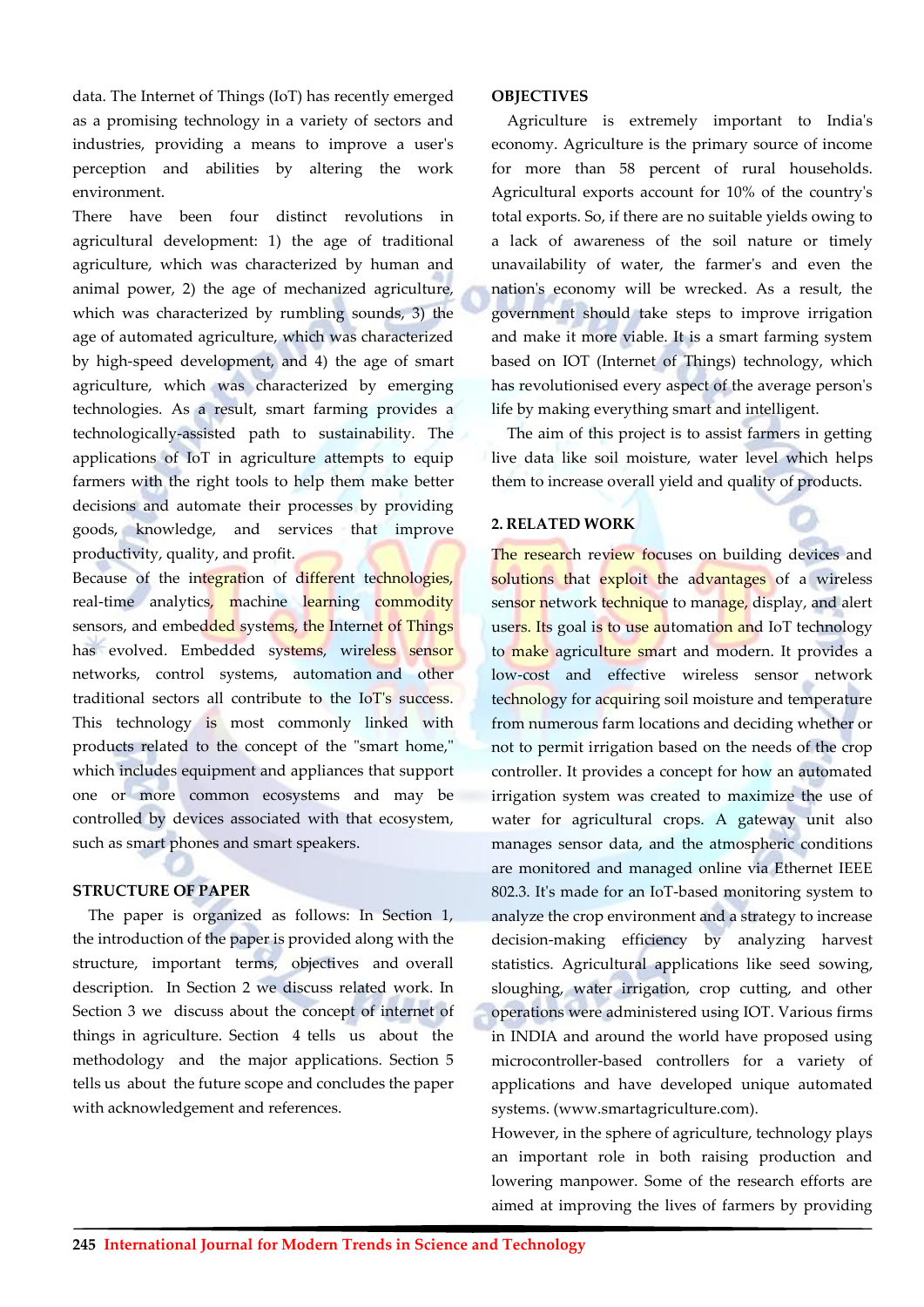systems that use technologies to boost agricultural yields. The cloud computing devices combine sensors and tools to form a complete computer system that monitors data from agricultural fields and accurately feeds it into repositories. The current work presents a revolutionary smart farming technique that utilizes wireless communication technology to integrate smart sensors and irrigation systems. It proposes a low-cost, high-efficiency wireless sensor network technology for obtaining soil moisture, humidity, and temperature from multiple fields and as needed. The study also provides a theory on how automated irrigation systems were created to maximize water consumption for agricultural reasons.

## **3. CONCEPT OF INTERNET OF THINGS IN AGRICULTURE**

The use of the Internet of Effects in husbandry is easily the most intelligent way to feed the world's **population**. But the Internet of Effects (IoT) has much lesser pledge. It's one of the many feasible options for feeding an expanding population. IoT improves crop monitoring and ensures that crops are grown to their full eventuality. The Internet of Effects (IoT) and connected widgets have an unmistakable impact in moment's world. It has now spread to virtually every aspect of life, from the home to the health care assiduity, smart metropolises, fitness, and the artificial sector. Its influence can be observed in nearly every assiduity, and husbandry is no exception. IoT and connected bias have the eventuality to revolutionise husbandry processes, barring the need for nags and bullocks. The Internet of Things (IoT) is becoming increasingly popular as consumer-connected gadgets, although the market is still quite volatile. The use of IoT in farming encourages high output from a lower rate to a higher rate, which is a result of good farming. In the delicate world of technology, about 75% agricultural production maintains accomplishments for farmers' profitability. Integration of Internet of Things technology in agricultural operations reduces the need for manual labour through automation, speeds up machinery commands through remote & real-time monitoring, and allows farmers to use resources more efficiently through preventative maintenance and environmental forecasting. Once these innovations are applied in the

agriculture industry, they will almost certainly increase earnings while also allowing farmers to manage additional land. Farmers can have more control over the process of cultivating crops and keeping livestock thanks to smart agricultural technology. This method achieves huge scale efficiency, lowers costs, and aids in the conservation of precious resources such as water. Farmers and growers can minimise waste and boost output in a variety of ways, ranging from the amount of fertiliser used to the number of trips made by farm vehicles. It is critical to choose sensors for an IoT system for farming and agricultural purposes. This is ultimately determined by the type of data you wish to collect and the purpose for which you intend to use it. Ensure that the sensors are of excellent quality, as this is critical to the success of any IoT solution. After all, success is contingent on the precision and reliability of the data gathered.

### **4. METHODOLOGY**

Every aspect of traditional farming processes can be significantly transformed by incorporating the latest sensor and IoT technologies into agricultural practices. Currently, the seamless integration of wireless sensors and the Internet of Things in smart agriculture can take agriculture to previously imagined heights. IoT can help to enhance the answers to many traditional farming challenges, such as drought response, yield optimization, land appropriateness, irrigation, and insect management, by implementing smart agriculture methods. A hierarchy of important applications, services, and wireless sensors utilized in smart agriculture applications is shown in Figure 1. While important examples of how new technology are helping to improve overall efficiency at various phases are mentioned here.

## **A. SOIL SAMPLING AND MAPPING**

Soil is a plant's stomach, and sampling it is the first step in obtaining field-specific data, which is then utilized to make a variety of essential decisions at various stages. Soil analysis' principal goal is to identify a field's nutrient status so that corrective action can be done if deficiencies are discovered.

Comprehensive soil testing should be performed at least once a year, ideally in the spring; however, depending on soil conditions and weather conditions,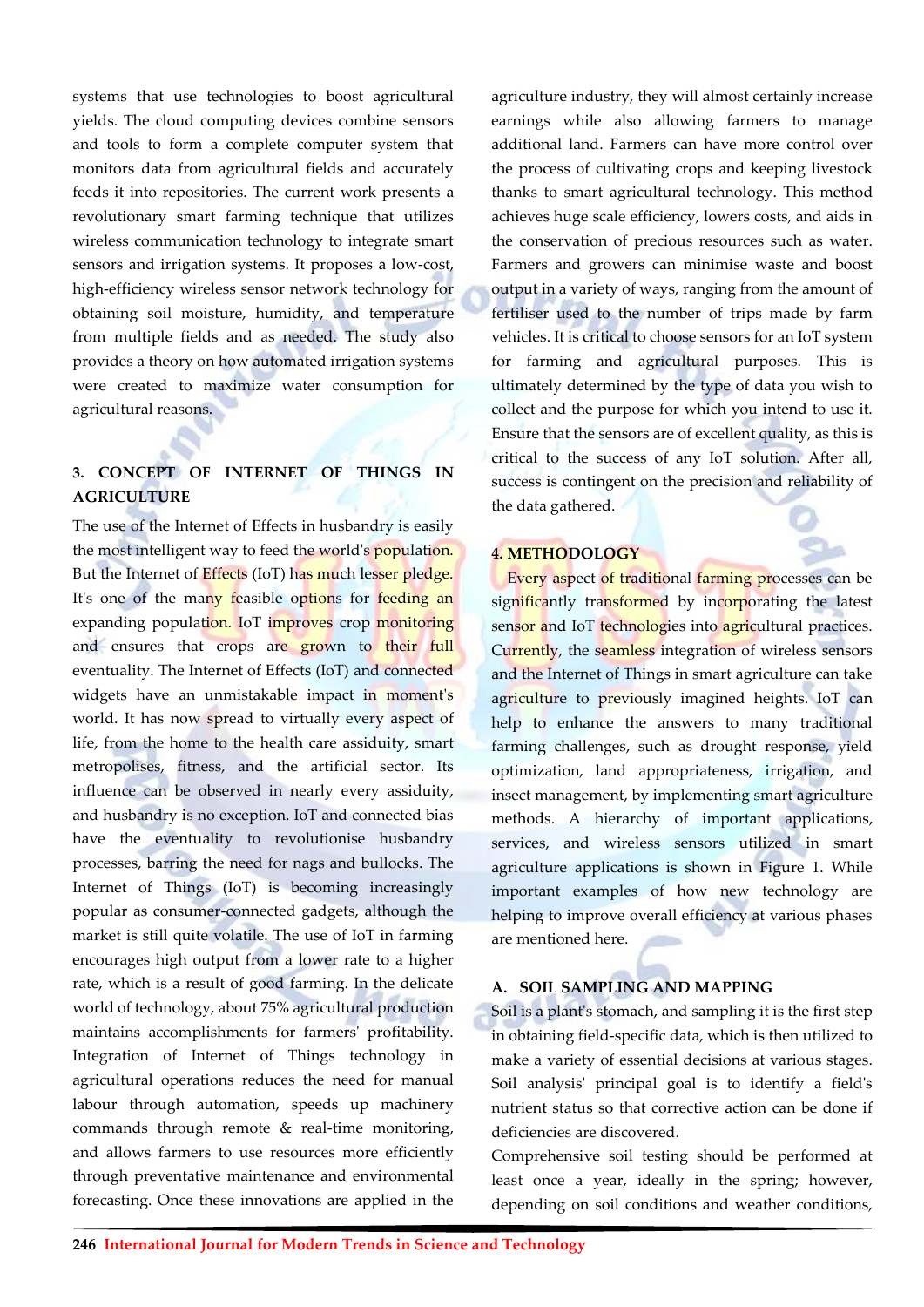they can be performed in the fall or winter. Soil type, cropping history, fertilizer application, irrigation level, topography, and other variables are important to consider when analyzing soil nutrient levels. These variables provide information on the chemical, physical, and biological conditions of the environment. These factors provide information about the chemical, physical, and biological conditions of a soil, allowing for the identification of limiting factors and subsequent crop management. Soil mapping allows farmers to sow several crop varieties in the same area, allowing them to better match soil attributes such as seed compatibility, sowing timing, and even planting depth, as certain crops are deep-rooted while others are not. Furthermore, cultivating numerous crops at the same time could result in more efficient agricultural practices, just by maximizing resource utilization.





Remote sensing is being utilized to gather frequent soil moisture data, which helps to analyze the agricultural drought in far regions, to deal with this issue, especially in very rural locations. In Spain in 2014, Mertinez et al. [2016] used SMOS L2 to calculate the Soil Water Deficit Index (SWDI). Vegan et al. [2016] employed the moderate resolution image spectroradiometer (MODIS) sensor to measure several soil functional characteristics in order to evaluate the danger of land degradation in Sub-Saharan Africa. The prediction models were built using soil maps and field survey data from all of the continent's major climate zones. Sensors and vision-based technology aid in determining the distance and depth required for effective seed sowing. Santhi et al. [2017] developed the Agribot, a sensor and vision-based autonomous robot for seed sowing. The seed flow rate is calculated using the signal information related to the passing seeds.

#### **B. IRRIGATION**

Only 3% of Earth's water is fresh water, which is locked in glaciers and polar ice caps. It's worth noting that the agriculture business alone consumes over 70% of all available fresh water for sustainable food and agriculture. Water wastage issues were also observed in traditional irrigation methods such as flood irrigation and furrow irrigation, so other controlled irrigation technologies such as drip irrigation and sprinkler irrigation are being advocated to combat them. When there is a water deficit, both crop quality and quantity suffer, as inconsistent watering, even excessive irrigation depletes soil nutrients and causes microbial diseases. When elements like crop type, irrigation method, soil type, precipitation, crop needs, and soil moisture retention are involved, precisely estimating the water demand of crops is not an easy process. Given this, a precise soil and air moisture control system based on wireless sensors not only makes the best use of water but also improves crop health. Not only that, but data from other sources, such as meteorological data and satellite imaging, is fed into CWSI models to analyze water needs, and a unique irrigation index value is generated for each site.

#### **C. FERTILIZER**

A toxin may be a natural or synthetic product that contains essential minerals for factory development and fertility. Shops primarily bear three macronutrients nitrogen (N) for splint growth; potassium (K) for root growth; and calcium (C) for root growth. Fertilization in smart husbandry aids in just estimating the specified cure of nutrients, hence reducing their negative environmental consequences. Fertilization necessitates point-specific soil nutrient position measures counting on a spread of criteria, including crop kind, soil type, soil immersion capacity, product yield, fertility type and application rate, rainfall, and so on. New IoTgrounded fertilizing approaches help to estimate the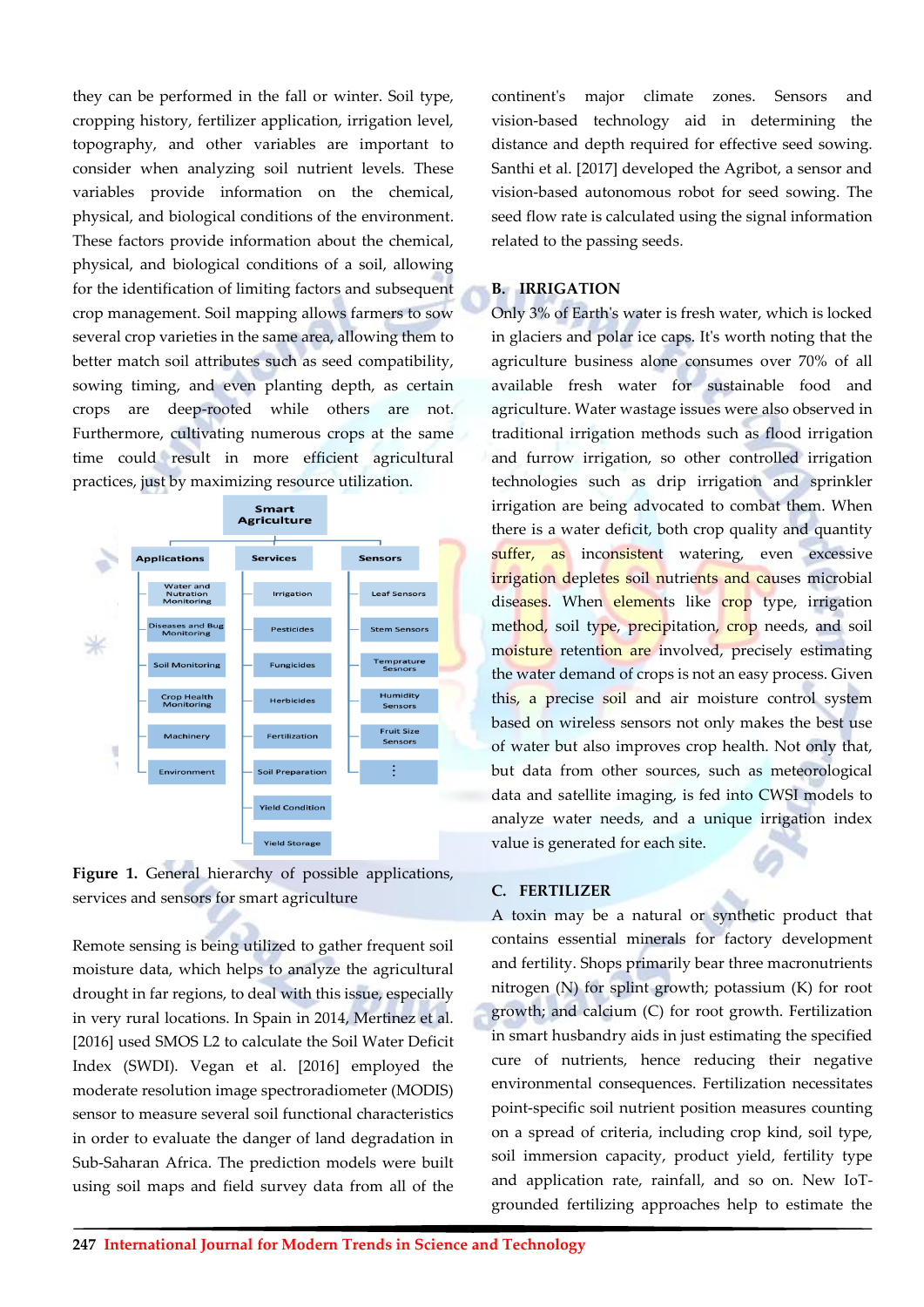spatial patterns of nutrients conditions with a better delicacy and minimal labor conditions. The Normalized Difference Vegetation Index (NDVI) (Benincasa et al, 2018) uses upstanding/satellite filmland to assess crop nutrient status. NDVI may be a dimension of crop health, foliage vigor, and viscosity that is supported the reflection of visible and near-infrared light from foliage. It also helps to probe soil nutrient situations. Similar exact prosecution can vastly boost toxin effectiveness while also reducing environmental side goods. Numerous new enabling technologies, like GPS delicacy (Shi J et al, 2017), geo mapping (Suradhaniwar et al, 2018), Variable Rate Technology (VRT) (Colaco and Molin, 2017), and independent vehicles, are making a big donation to IoT- grounded smart fertilization.



**Figure 2.** Some key inputs, processes involved and possible outputs of smart farming

### **D. CROP DISEASE AND PEST MANAGEMENT**

Pests and conditions are estimated to beget 20 – 40 percent of global crop yield losses each time, according to the Food and Agriculture Organization (FAO) (www.fao.org). Ultramodern IoT- grounded pest operation delivers real- time monitoring, modeling, and complaint soothsaying, making it more successful than traditional timetable or tradition- grounded pest treatment approaches. Advanced complaint and pest

discovery styles calculate on image processing, with raw images collected across the crop area exercising field detectors, UAVs, or remote seeing satellites. Vehicle perfection scattering and automatic VRT, both of which are routinely used in smart fertilization, can also be used for complaint treatment and other fungicide operations. Likewise, advancements in robotic technology give fresh options. When an agrarian robot is equipped with multispectral seeing bias and perfection scattering snoots, it can more precisely find and deal with pest problems while being controlled by a remote IoT complaint operation system. This IoT- grounded pest operation system has a number of benefits, including the capability to lower total costs while also aiding in the restoration of the natural climate. For illustration, it was lately discovered that the lack of pollination is hanging the yield of colorful crop kinds (Stein et al., 2017).

## **E. YIELD MONITORING, FORECASTING AND HARVESTING**

Production monitoring refers to the process of analyzing several characteristics of agricultural yield, such as grain mass flow, moisture content, and harvested grain quantity. It assists in accurately assessing crop yield and moisture level to determine how well the crop fared and what to do next by documenting the crop yield and moisture level. Yield monitoring is regarded an important aspect of precision farming not just during harvest but also prior, as yield quality monitoring is critical. Many factors influence yield quality, including adequate pollination with high-quality pollen, which is especially important for projecting seed yields under changing climatic conditions [Muhammad Ayaz et al, 2019]. Crop forecasting is the art of predicting the yield and productivity of a crop before it is harvested. This forecasting aids the farmer in planning and making decisions in the near future. Analyzing the yield quality and ripeness is also an important component in determining the best harvesting time. This monitoring includes various stages of growth IJESC, May 2020 25878 http:// ijesc.org/. It makes use of fruit characteristics such as colour, size, and shape. Predicting the best harvesting time not only helps to improve crop quality and yield, but it also allows you to tweak your management plan.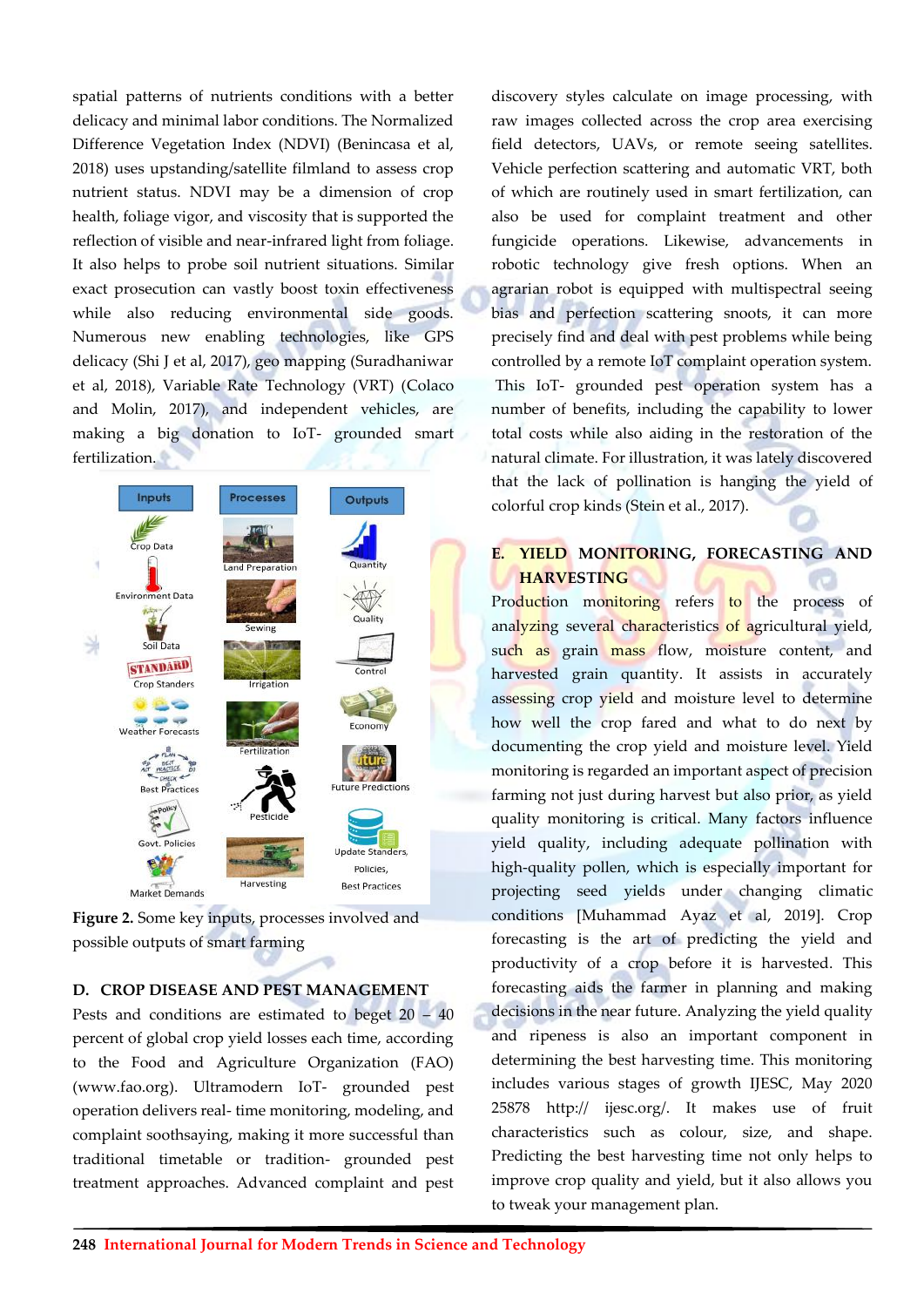Despite the fact that harvesting is the final step in this process, effective planning can make a significant difference. Farmers must know when crops are ready to harvest in order to reap the full benefits from them. The figure below is a snapshot of a farm area network (FAN) that can provide a real-time depiction of the entire farm to the farmer.



**Figure 3.** An IoT-based Farm Area Network (FAN)

A yield monitor from [www.farmtrx.com] may be put on any harvester combine and linked to the FarmRTX mobile app, which displays real-time harvest data and instantly uploads it to the manufacturer's web-based platform. This tool can create high-quality yield maps and share them with an agronomist, and the farmer may also export the maps to other farm management software to study them. Fruit growth measurement can be extremely useful in accurately estimating yield production and quality. This concept was developed by Luigi et al., [2015], who utilized fruit growth as the most basic and relevant metric for estimating how well the crop is progressing. Satellite photographs can be a useful tool for monitoring the output of large-scale crops. Trobick et al. [2017] employed Sentinel-1A Interferometric pictures to map rice crop production and intensity in Myanmar, and they applied this method. Z. Wang et al, [2017] used colour (RGB) depth photos to track the varied fruit states in mango farms, as we described earlier in this section. Fruit size plays a vital role in estimating its development, making decisions about harvesting, and targeting the correct market. Several optical sensors are used to monitor the shrinking of papayas, especially during drying circumstances.

#### **5. FUTURE SCOPE AND CONCLUSION**

To boost agricultural output, it is required to install sustainable communication technologies and sensors based on the Internet of Things. Unmanned aerial vehicles, wireless sensors, and cloud computing have all been demonstrated to be useful instruments for ensuring long-term agricultural output. Smart devices can automate several activities throughout the production cycle, including irrigation, soil sampling and mapping, fertilizer or pest management, yield monitoring, forecasting, and harvesting, resulting in increased crop quality and growth potential. This study looked at the main demand, important applications, as well as existing and future IoT developments. In the future, this study will be expanded to cover security and privacy concerns in smart agriculture using IoT approaches.

#### **Conflict of interest statement**

Authors declare that they do not have any conflict of interest.

#### **REFERENCES**

- [1] Martínez F, J.; González- Z, A.; Sánchez, N.; Gumuzzio, A.; Herrero-J, C.M. "Satellite soil moisture for agricultural drought monitoring: Assessment of the SMOS derived Soil Water Deficit Index". Remote Sensing of Environment, Vol 177, May 2016
- [2] Vågen et al., T.-G. Vågen, L.A. Winowiecki, J.E. Tondoh, L.T. Desta, T. Gumbricht, "Mapping of soil properties and land degradation risk in Africa using MODIS reflectance" Geoderma, vol 263, 2016, pp. 216-225
- [3] P. V. Santhi, N. Kapileswar, V. K. R. Chenchela and C. H. V. S. Prasad, "Sensor and vision based autonomous AGRIBOT for sowing seeds," International Conf. on Energy, Communication, Data Analytics and Soft Computing, Chennai, 2017
- [4] P. Benincasa, S. Antognelli, L. Brunetti, C. Fabbri, A. Natale, and V. V. M. Sartoretti, ''Reliability of NDVI derived by high resolution satellite and UAV compared To in-field methods for the evaluation of early crop N status and grain yield in wheat,'' Exp. Agricult., vol. 54, no. 4, pp. 604–622, 2018
- [5] Shi, J., Yuan, X., Cai, Y. et al. GPS Solut, 2017 21: 405. <https://doi.org/10.1007/s10291-016-0532-2>
- [6] Suradhaniwar S., Kar S., Nandan R., Raj R., Jagarlapudi A., GeoICDTs: Principles and Applications in Agriculture. In: Reddy G., Singh S. (eds) Geospatial Technologies in Land Resources Mapping, Monitoring and Management. Geotech nologies and the Environment, 2018, vol 21. Springer, Cham
- [7] A. F. Colaço, J. P. Molin, "Variable rate fertilization in citrus: a long term study", Precision Agriculture April 2017, Vol. 18, Issue 2